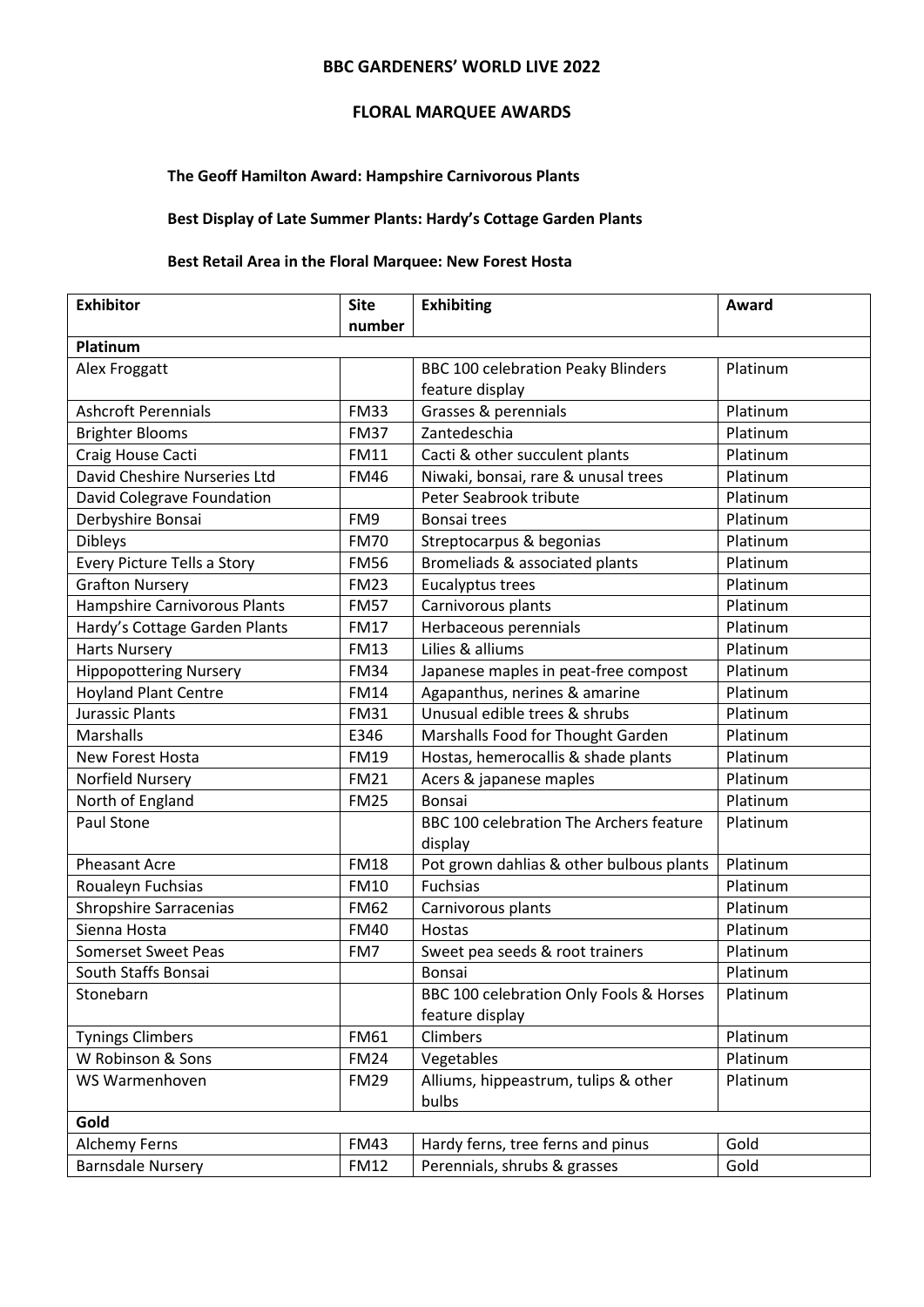# **BBC GARDENERS' WORLD LIVE 2022**

### **FLORAL MARQUEE AWARDS**

| <b>Beech Tree Farm Plants</b>   | <b>FM45</b>     | Lavender, ferns & topiary              | Gold                |
|---------------------------------|-----------------|----------------------------------------|---------------------|
| <b>British Pteridological</b>   |                 | Ferns                                  | Gold                |
| Calamazag Nursery               | FM4             | Dianthus                               | Gold                |
| Cooks                           | <b>FM48</b>     | Hydrangeas & perennials                | Gold                |
| CS Lockyer                      | <b>FM69</b>     | Fuchsias                               | Gold                |
| Daisy Roots                     | <b>FM26</b>     | Perennials & grasses                   | Gold                |
| D'Arcy & Everest                | <b>FM16</b>     | Alpines, sempervivums & small          | Gold                |
|                                 |                 | perennials                             |                     |
| <b>Fosters Exotic</b>           | <b>FM35</b>     | Cacti & succulents                     | Gold                |
| <b>G&amp;K Carnations</b>       | FM8             | Carnations                             | Gold                |
| Garden Organic                  | GA6             | The Garden Organic "Small Spaces - Big | Gold                |
|                                 |                 | Ideas" Garden                          |                     |
| Green Jjam                      | <b>FM15</b>     | Penstemon & perennials                 | Gold                |
| <b>Homefarm Plants</b>          | FM <sub>2</sub> | Elatum delphinums                      | Gold                |
| Hooksgreen Herbs                | <b>FM49</b>     | Herbs                                  | Gold                |
| Ice Alpines                     | <b>FM44</b>     | Alpines                                | Gold                |
| Kitchen Garden Plants           | <b>FM30</b>     | Herbs & edible plants                  | Gold                |
| Laurence Hobbs                  | FM <sub>5</sub> | Exotic orchids                         | Gold                |
| <b>Lincolnshire Pond Plants</b> | <b>FM28</b>     | Aquatic plants                         | Gold                |
| Moore & Moore                   | <b>FM50</b>     | Shade tolerant & woodland plants       | Gold                |
| <b>Peter Beales</b>             | <b>FM59</b>     | Roses                                  | Gold                |
| Potash Nursery                  | <b>FM42</b>     | Pelargoniums & fuchsias                | Gold                |
| <b>Priorswood Clematis</b>      | <b>FM54</b>     | Clematis & climbers                    | Gold                |
| <b>Proctors Nursery</b>         | <b>FM71</b>     | Early summer flowering perennials &    | Gold                |
|                                 |                 | shrubs                                 |                     |
| W&S Lockyer                     | <b>FM20</b>     | Perennials with specimen succulents    | Gold                |
| <b>Silver Merit</b>             |                 |                                        |                     |
| Alstromeria Select              | <b>FM53</b>     | Alstromeria                            | <b>Silver Merit</b> |
| <b>Bean Place</b>               | <b>FM36</b>     | Mixed perennials, grasses & ferns      | <b>Silver Merit</b> |
| Fibrex                          | <b>FM66</b>     |                                        | <b>Silver Merit</b> |
| Floyds                          | <b>FM68</b>     |                                        | <b>Silver Merit</b> |
| Heucheraholics                  | FM3             | Heucheras & ferns                      | <b>Silver Merit</b> |
| K Partington                    | <b>FM27</b>     | Rhodohypoxes                           | <b>Silver Merit</b> |
| <b>K&amp;S Nurseries</b>        | FM1             | Ornamental grasses                     | <b>Silver Merit</b> |
| Ledburns                        | <b>FM41</b>     | Salvias & hardy perennials             | <b>Silver Merit</b> |
| <b>Middleton Nurseries</b>      | <b>FM58</b>     | Salvias & hardy perennials             | <b>Silver Merit</b> |
| <b>NAFAS</b>                    |                 | Cut flowers                            | <b>Silver Merit</b> |
| Primrose Hall                   | <b>FM52</b>     | Peonies                                | <b>Silver Merit</b> |
| <b>Skerne Alpines</b>           | <b>FM64</b>     | Alpines in traditional style troughs   | <b>Silver Merit</b> |
| <b>Silver</b>                   |                 |                                        |                     |
| Cottage Garden                  |                 |                                        | Silver              |
| Geoffs Fuchsias                 | <b>FM51</b>     | Miniature flowering fuchsias with      | Silver              |
|                                 |                 | variegated foliage fuchsias & trained  |                     |
|                                 |                 | shapes                                 |                     |
| <b>Hillview Hardy</b>           | <b>FM55</b>     | Seasonal perennial attractive to       | Silver              |
|                                 |                 | pollinators                            |                     |
| Northern Fruit Group            |                 | Fruits                                 | Silver              |
| <b>NVS</b>                      |                 | Vegetables                             | Silver              |
| Redman Hardy                    | <b>FM47</b>     | Salvia & flowering perennials          | Silver              |
|                                 |                 |                                        |                     |